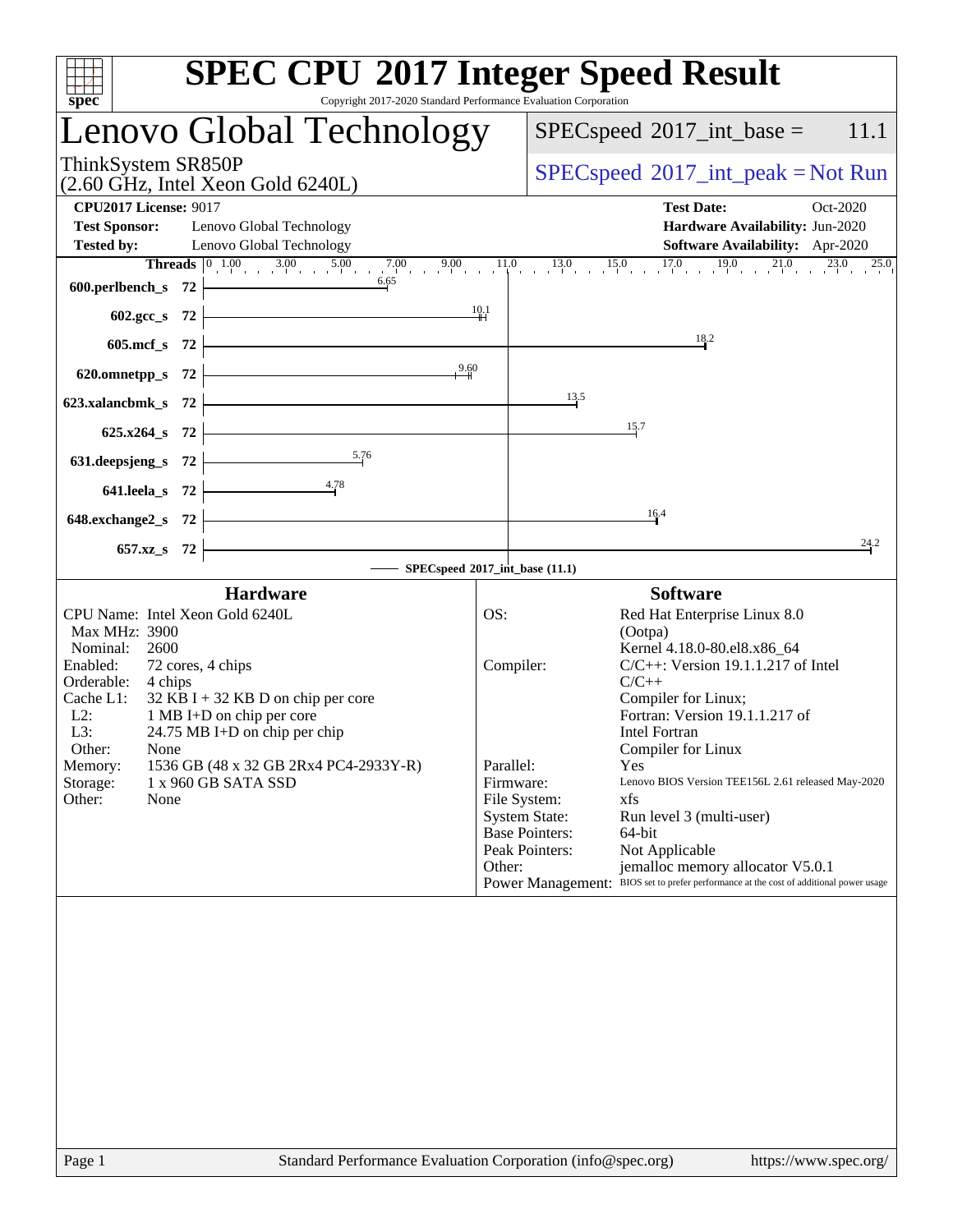

## Lenovo Global Technology

(2.60 GHz, Intel Xeon Gold 6240L)

ThinkSystem SR850P<br>  $SPEC speed^{\circ}2017\_int\_peak = Not Run$  $SPEC speed^{\circ}2017\_int\_base = 11.1$ 

**[Test Sponsor:](http://www.spec.org/auto/cpu2017/Docs/result-fields.html#TestSponsor)** Lenovo Global Technology **[Hardware Availability:](http://www.spec.org/auto/cpu2017/Docs/result-fields.html#HardwareAvailability)** Jun-2020 **[Tested by:](http://www.spec.org/auto/cpu2017/Docs/result-fields.html#Testedby)** Lenovo Global Technology **[Software Availability:](http://www.spec.org/auto/cpu2017/Docs/result-fields.html#SoftwareAvailability)** Apr-2020

**[CPU2017 License:](http://www.spec.org/auto/cpu2017/Docs/result-fields.html#CPU2017License)** 9017 **[Test Date:](http://www.spec.org/auto/cpu2017/Docs/result-fields.html#TestDate)** Oct-2020

#### **[Results Table](http://www.spec.org/auto/cpu2017/Docs/result-fields.html#ResultsTable)**

|                                     | <b>Base</b>    |       |                |       |                |             | <b>Peak</b>    |                |              |                |              |         |              |
|-------------------------------------|----------------|-------|----------------|-------|----------------|-------------|----------------|----------------|--------------|----------------|--------------|---------|--------------|
| <b>Threads</b>                      | <b>Seconds</b> | Ratio | <b>Seconds</b> | Ratio | <b>Seconds</b> | Ratio       | <b>Threads</b> | <b>Seconds</b> | <b>Ratio</b> | <b>Seconds</b> | <b>Ratio</b> | Seconds | <b>Ratio</b> |
| 72                                  | 267            | 6.65  | 267            | 6.65  | 266            | 6.67        |                |                |              |                |              |         |              |
| 72                                  | 389            | 10.2  | 398            | 10.0  | 395            | <b>10.1</b> |                |                |              |                |              |         |              |
| 72                                  | 260            | 18.2  | 259            | 18.2  | 260            | 18.2        |                |                |              |                |              |         |              |
| 72                                  | 179            | 9.12  | 168            | 9.69  | 170            | 9.60        |                |                |              |                |              |         |              |
| 72                                  | 105            | 13.5  | 105            | 13.6  | 105            | 13.5        |                |                |              |                |              |         |              |
| 72                                  | 112            | 15.7  | 112            | 15.7  | 112            | 15.7        |                |                |              |                |              |         |              |
| 72                                  | 249            | 5.76  | 249            | 5.76  | 249            | 5.76        |                |                |              |                |              |         |              |
| 72                                  | 357            | 4.78  | 357            | 4.78  | 358            | 4.77        |                |                |              |                |              |         |              |
| 72                                  | 178            | 16.5  | 179            | 16.4  | 179            | 16.4        |                |                |              |                |              |         |              |
| 72                                  | 256            | 24.2  | 256            | 24.2  | 255            | 24.2        |                |                |              |                |              |         |              |
| $SPECspeed*2017$ int base =<br>11.1 |                |       |                |       |                |             |                |                |              |                |              |         |              |
|                                     |                |       |                |       |                |             |                |                |              |                |              |         |              |

**[SPECspeed](http://www.spec.org/auto/cpu2017/Docs/result-fields.html#SPECspeed2017intpeak)[2017\\_int\\_peak =](http://www.spec.org/auto/cpu2017/Docs/result-fields.html#SPECspeed2017intpeak) Not Run**

Results appear in the [order in which they were run.](http://www.spec.org/auto/cpu2017/Docs/result-fields.html#RunOrder) Bold underlined text [indicates a median measurement.](http://www.spec.org/auto/cpu2017/Docs/result-fields.html#Median)

#### **[Compiler Notes](http://www.spec.org/auto/cpu2017/Docs/result-fields.html#CompilerNotes)**

The inconsistent Compiler version information under Compiler Version section is due to a discrepancy in Intel Compiler. The correct version of C/C++ compiler is: Version 19.1.1.217 Build 20200306 Compiler for Linux The correct version of Fortran compiler is: Version 19.1.1.217 Build 20200306 Compiler for Linux

#### **[Operating System Notes](http://www.spec.org/auto/cpu2017/Docs/result-fields.html#OperatingSystemNotes)**

Stack size set to unlimited using "ulimit -s unlimited"

#### **[Environment Variables Notes](http://www.spec.org/auto/cpu2017/Docs/result-fields.html#EnvironmentVariablesNotes)**

```
Environment variables set by runcpu before the start of the run:
KMP_AFFINITY = "granularity=fine,scatter"
LD_LIBRARY_PATH =
      "/home/cpu2017-1.1.0-ic19.1.1/lib/intel64:/home/cpu2017-1.1.0-ic19.1.1/j
      e5.0.1-64"
MALLOC_CONF = "retain:true"
OMP_STACKSIZE = "192M"
```
#### **[General Notes](http://www.spec.org/auto/cpu2017/Docs/result-fields.html#GeneralNotes)**

 Binaries compiled on a system with 1x Intel Core i9-7980XE CPU + 64GB RAM memory using Redhat Enterprise Linux 8.0 Transparent Huge Pages enabled by default Prior to runcpu invocation Filesystem page cache synced and cleared with:

**(Continued on next page)**

Page 2 Standard Performance Evaluation Corporation [\(info@spec.org\)](mailto:info@spec.org) <https://www.spec.org/>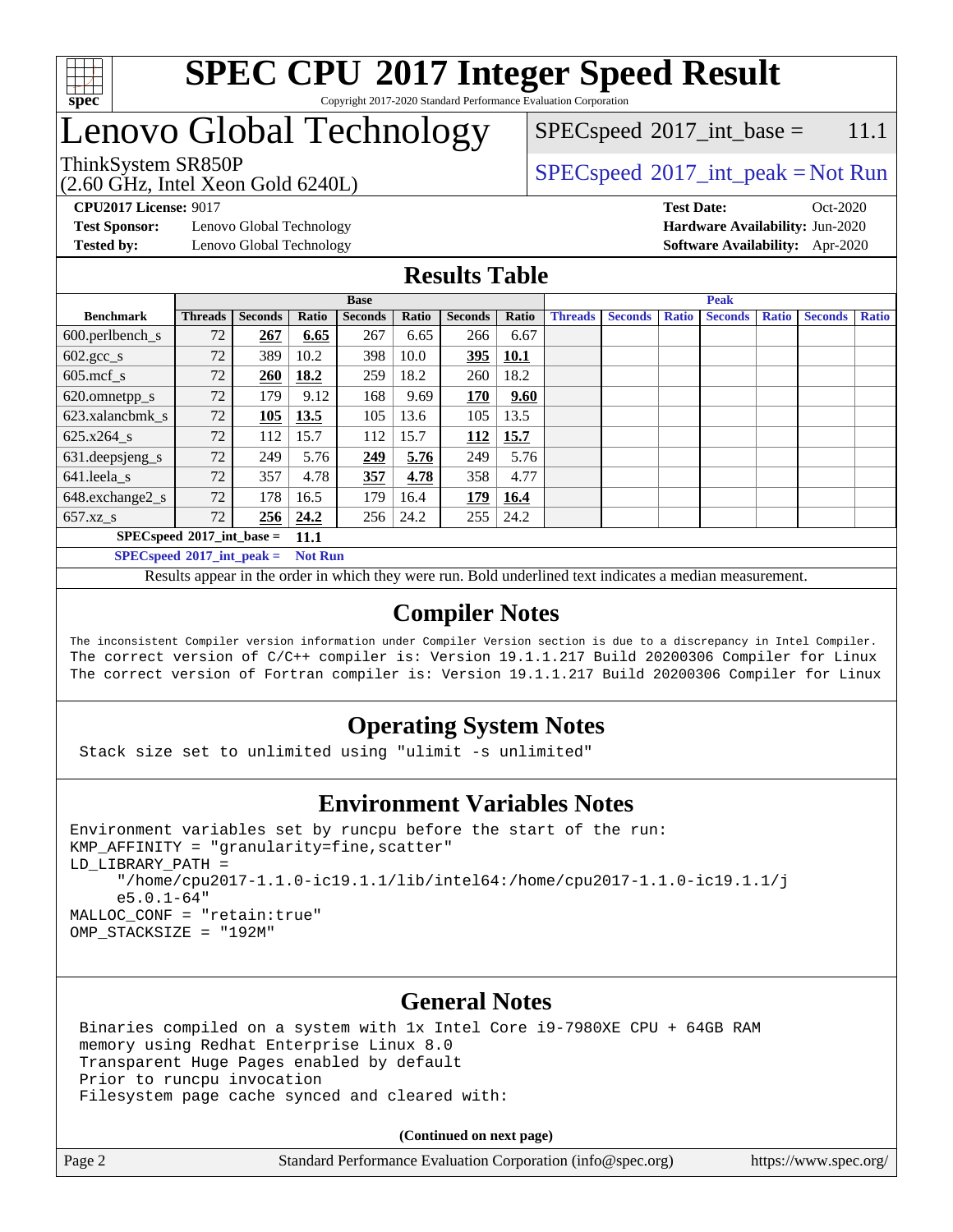

# **[SPEC CPU](http://www.spec.org/auto/cpu2017/Docs/result-fields.html#SPECCPU2017IntegerSpeedResult)[2017 Integer Speed Result](http://www.spec.org/auto/cpu2017/Docs/result-fields.html#SPECCPU2017IntegerSpeedResult)**

Copyright 2017-2020 Standard Performance Evaluation Corporation

### Lenovo Global Technology

 $SPECspeed^{\circ}2017\_int\_base = 11.1$  $SPECspeed^{\circ}2017\_int\_base = 11.1$ 

(2.60 GHz, Intel Xeon Gold 6240L)

ThinkSystem SR850P<br>  $\begin{array}{c}\n\text{SPEC speed} \text{°2017\_int\_peak} = \text{Not Run} \\
\text{SPEC speed} \text{°2017\_int\_peak} = \text{Not Run} \\
\end{array}$ 

**[Test Sponsor:](http://www.spec.org/auto/cpu2017/Docs/result-fields.html#TestSponsor)** Lenovo Global Technology **[Hardware Availability:](http://www.spec.org/auto/cpu2017/Docs/result-fields.html#HardwareAvailability)** Jun-2020 **[Tested by:](http://www.spec.org/auto/cpu2017/Docs/result-fields.html#Testedby)** Lenovo Global Technology **[Software Availability:](http://www.spec.org/auto/cpu2017/Docs/result-fields.html#SoftwareAvailability)** Apr-2020

**[CPU2017 License:](http://www.spec.org/auto/cpu2017/Docs/result-fields.html#CPU2017License)** 9017 **[Test Date:](http://www.spec.org/auto/cpu2017/Docs/result-fields.html#TestDate)** Oct-2020

#### **[General Notes \(Continued\)](http://www.spec.org/auto/cpu2017/Docs/result-fields.html#GeneralNotes)**

Page 3 Standard Performance Evaluation Corporation [\(info@spec.org\)](mailto:info@spec.org) <https://www.spec.org/> sync; echo 3> /proc/sys/vm/drop\_caches NA: The test sponsor attests, as of date of publication, that CVE-2017-5754 (Meltdown) is mitigated in the system as tested and documented. Yes: The test sponsor attests, as of date of publication, that CVE-2017-5753 (Spectre variant 1) is mitigated in the system as tested and documented. Yes: The test sponsor attests, as of date of publication, that CVE-2017-5715 (Spectre variant 2) is mitigated in the system as tested and documented. jemalloc, a general purpose malloc implementation built with the RedHat Enterprise 7.5, and the system compiler gcc 4.8.5 sources available from jemalloc.net or<https://github.com/jemalloc/jemalloc/releases> **[Platform Notes](http://www.spec.org/auto/cpu2017/Docs/result-fields.html#PlatformNotes)** BIOS configuration: Choose Operating Mode set to Maximum Performance and then set it to Custom Mode MONITOR/MWAIT set to Enable Hyper-Threading set to Disable DCU Streamer Prefetcher set to Disable Patrol Scrub set to Disable LLC dead line alloc set to Disable Sysinfo program /home/cpu2017-1.1.0-ic19.1.1/bin/sysinfo Rev: r6365 of 2019-08-21 295195f888a3d7edb1e6e46a485a0011 running on localhost.localdomain Thu Oct 29 18:31:45 2020 SUT (System Under Test) info as seen by some common utilities. For more information on this section, see <https://www.spec.org/cpu2017/Docs/config.html#sysinfo> From /proc/cpuinfo model name : Intel(R) Xeon(R) Gold 6240L CPU @ 2.60GHz 4 "physical id"s (chips) 72 "processors" cores, siblings (Caution: counting these is hw and system dependent. The following excerpts from /proc/cpuinfo might not be reliable. Use with caution.) cpu cores : 18 siblings : 18 physical 0: cores 0 1 2 3 4 8 9 10 11 16 17 18 19 20 24 25 26 27 physical 1: cores 0 1 2 3 4 8 9 10 11 16 17 18 19 20 24 25 26 27 physical 2: cores 0 1 2 3 4 8 9 10 11 16 17 18 19 20 24 25 26 27 physical 3: cores 0 1 2 3 4 8 9 10 11 16 17 18 19 20 24 25 26 27 From lscpu: Architecture: x86\_64 CPU op-mode(s): 32-bit, 64-bit Byte Order: Little Endian **(Continued on next page)**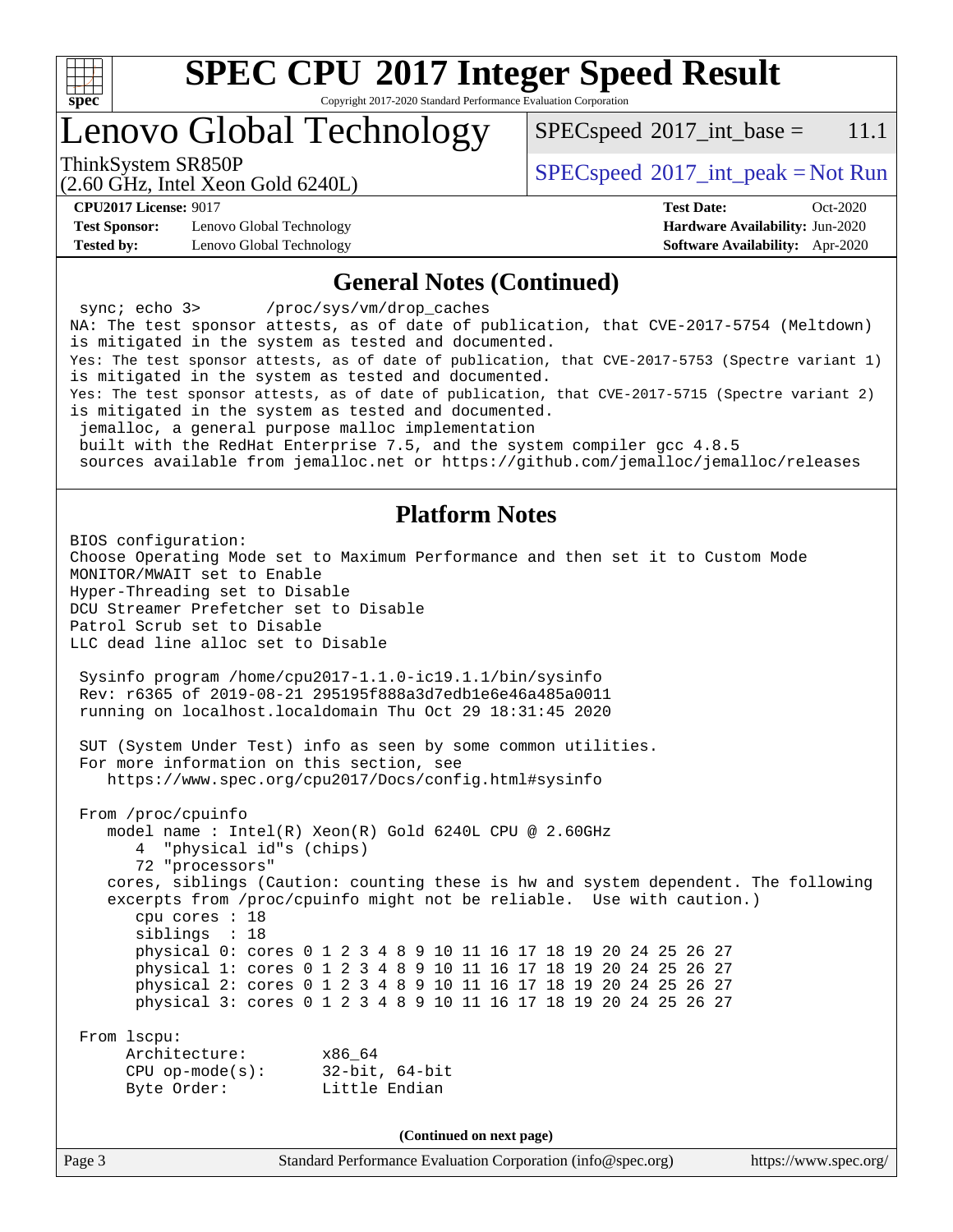

Lenovo Global Technology

 $SPECspeed^{\circ}2017\_int\_base = 11.1$  $SPECspeed^{\circ}2017\_int\_base = 11.1$ 

(2.60 GHz, Intel Xeon Gold 6240L)

ThinkSystem SR850P<br>  $(2.60 \text{ GHz, Intel Yoon Gold } 6240I)$  [SPECspeed](http://www.spec.org/auto/cpu2017/Docs/result-fields.html#SPECspeed2017intpeak)<sup>®</sup>[2017\\_int\\_peak = N](http://www.spec.org/auto/cpu2017/Docs/result-fields.html#SPECspeed2017intpeak)ot Run

**[Test Sponsor:](http://www.spec.org/auto/cpu2017/Docs/result-fields.html#TestSponsor)** Lenovo Global Technology **[Hardware Availability:](http://www.spec.org/auto/cpu2017/Docs/result-fields.html#HardwareAvailability)** Jun-2020 **[Tested by:](http://www.spec.org/auto/cpu2017/Docs/result-fields.html#Testedby)** Lenovo Global Technology **[Software Availability:](http://www.spec.org/auto/cpu2017/Docs/result-fields.html#SoftwareAvailability)** Apr-2020

 $CPU(s):$  72

**[CPU2017 License:](http://www.spec.org/auto/cpu2017/Docs/result-fields.html#CPU2017License)** 9017 **[Test Date:](http://www.spec.org/auto/cpu2017/Docs/result-fields.html#TestDate)** Oct-2020

#### **[Platform Notes \(Continued\)](http://www.spec.org/auto/cpu2017/Docs/result-fields.html#PlatformNotes)**

| On-line CPU(s) list: 0-71                         |                                                                                                                                                      |
|---------------------------------------------------|------------------------------------------------------------------------------------------------------------------------------------------------------|
| Thread(s) per core:                               | $\mathbf 1$                                                                                                                                          |
| $Core(s)$ per socket:                             | 18                                                                                                                                                   |
| Socket(s):                                        | 4                                                                                                                                                    |
| NUMA $node(s):$                                   | 4                                                                                                                                                    |
| Vendor ID:                                        | GenuineIntel                                                                                                                                         |
| CPU family:                                       | 6                                                                                                                                                    |
| Model:                                            | 85                                                                                                                                                   |
| Model name:                                       | $Intel(R) Xeon(R) Gold 6240L CPU @ 2.60GHz$                                                                                                          |
| Stepping:                                         | 7                                                                                                                                                    |
| CPU MHz:                                          | 2485.814                                                                                                                                             |
| $CPU$ max $MHz$ :                                 | 3900.0000                                                                                                                                            |
| CPU min MHz:                                      | 1000.0000                                                                                                                                            |
| BogoMIPS:                                         | 5200.00                                                                                                                                              |
| Virtualization:                                   | $VT - x$                                                                                                                                             |
| L1d cache:                                        | 32K                                                                                                                                                  |
| Lli cache:                                        | 32K                                                                                                                                                  |
| $L2$ cache:                                       | 1024K                                                                                                                                                |
| L3 cache:                                         | 25344K                                                                                                                                               |
| NUMA node0 CPU(s):                                | $0 - 17$                                                                                                                                             |
| NUMA $node1$ $CPU(s)$ :                           | $18 - 35$                                                                                                                                            |
| NUMA $node2$ $CPU(s):$                            | $36 - 53$                                                                                                                                            |
| NUMA $node3$ $CPU(s)$ :                           | 54-71                                                                                                                                                |
| Flags:                                            | fpu vme de pse tsc msr pae mce cx8 apic sep mtrr pge mca cmov<br>pat pse36 clflush dts acpi mmx fxsr sse sse2 ss ht tm pbe syscall nx pdpelgb rdtscp |
|                                                   | lm constant_tsc art arch_perfmon pebs bts rep_good nopl xtopology nonstop_tsc cpuid                                                                  |
|                                                   | aperfmperf pni pclmulqdq dtes64 monitor ds_cpl vmx smx est tm2 ssse3 sdbg fma cx16                                                                   |
|                                                   | xtpr pdcm pcid dca sse4_1 sse4_2 x2apic movbe popcnt tsc_deadline_timer aes xsave                                                                    |
|                                                   | avx f16c rdrand lahf_lm abm 3dnowprefetch cpuid_fault epb cat_13 cdp_13                                                                              |
|                                                   | invpcid_single intel_ppin ssbd mba ibrs ibpb stibp ibrs_enhanced tpr_shadow vnmi                                                                     |
|                                                   | flexpriority ept vpid fsgsbase tsc_adjust bmil hle avx2 smep bmi2 erms invpcid rtm                                                                   |
|                                                   | cqm mpx rdt_a avx512f avx512dq rdseed adx smap clflushopt clwb intel_pt avx512cd                                                                     |
|                                                   | avx512bw avx512vl xsaveopt xsavec xgetbvl xsaves cqm_llc cqm_occup_llc cqm_mbm_total                                                                 |
|                                                   | cqm_mbm_local dtherm ida arat pln pts pku ospke avx512_vnni flush_l1d                                                                                |
| arch_capabilities                                 |                                                                                                                                                      |
|                                                   |                                                                                                                                                      |
| /proc/cpuinfo cache data<br>cache size : 25344 KB |                                                                                                                                                      |
|                                                   |                                                                                                                                                      |
|                                                   | From numactl --hardware WARNING: a numactl 'node' might or might not correspond to a                                                                 |
| physical chip.                                    |                                                                                                                                                      |
| $available: 4 nodes (0-3)$                        |                                                                                                                                                      |
|                                                   | node 0 cpus: 0 1 2 3 4 5 6 7 8 9 10 11 12 13 14 15 16 17                                                                                             |
| node 0 size: 386659 MB                            |                                                                                                                                                      |
| node 0 free: 386179 MB                            |                                                                                                                                                      |
|                                                   | node 1 cpus: 18 19 20 21 22 23 24 25 26 27 28 29 30 31 32 33 34 35                                                                                   |
|                                                   |                                                                                                                                                      |

**(Continued on next page)**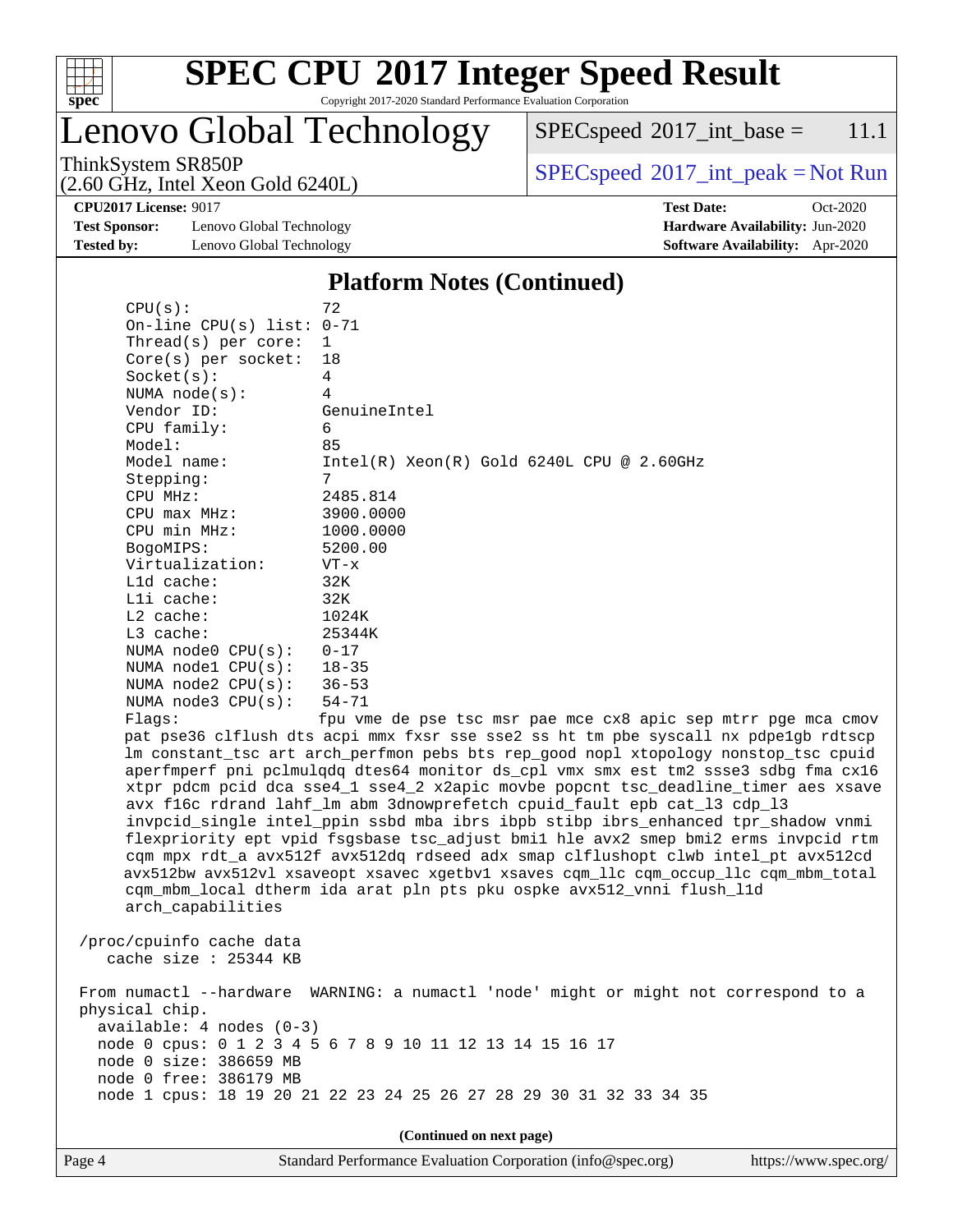

# **[SPEC CPU](http://www.spec.org/auto/cpu2017/Docs/result-fields.html#SPECCPU2017IntegerSpeedResult)[2017 Integer Speed Result](http://www.spec.org/auto/cpu2017/Docs/result-fields.html#SPECCPU2017IntegerSpeedResult)**

Copyright 2017-2020 Standard Performance Evaluation Corporation

### Lenovo Global Technology

 $SPECspeed^{\circ}2017\_int\_base = 11.1$  $SPECspeed^{\circ}2017\_int\_base = 11.1$ 

ThinkSystem SR850P<br>  $SPEC speed^{\circ}2017\_int\_peak = Not Run$ 

**[Test Sponsor:](http://www.spec.org/auto/cpu2017/Docs/result-fields.html#TestSponsor)** Lenovo Global Technology **[Hardware Availability:](http://www.spec.org/auto/cpu2017/Docs/result-fields.html#HardwareAvailability)** Jun-2020 **[Tested by:](http://www.spec.org/auto/cpu2017/Docs/result-fields.html#Testedby)** Lenovo Global Technology **[Software Availability:](http://www.spec.org/auto/cpu2017/Docs/result-fields.html#SoftwareAvailability)** Apr-2020

(2.60 GHz, Intel Xeon Gold 6240L)

**[CPU2017 License:](http://www.spec.org/auto/cpu2017/Docs/result-fields.html#CPU2017License)** 9017 **[Test Date:](http://www.spec.org/auto/cpu2017/Docs/result-fields.html#TestDate)** Oct-2020

#### **[Platform Notes \(Continued\)](http://www.spec.org/auto/cpu2017/Docs/result-fields.html#PlatformNotes)**

 node 1 size: 387068 MB node 1 free: 386737 MB node 2 cpus: 36 37 38 39 40 41 42 43 44 45 46 47 48 49 50 51 52 53 node 2 size: 387068 MB node 2 free: 386099 MB node 3 cpus: 54 55 56 57 58 59 60 61 62 63 64 65 66 67 68 69 70 71 node 3 size: 387067 MB node 3 free: 386783 MB node distances: node 0 1 2 3 0: 10 21 21 21 1: 21 10 21 21 2: 21 21 10 21 3: 21 21 21 10 From /proc/meminfo MemTotal: 1585012168 kB HugePages\_Total: 0 Hugepagesize: 2048 kB From /etc/\*release\* /etc/\*version\* os-release: NAME="Red Hat Enterprise Linux" VERSION="8.0 (Ootpa)" ID="rhel" ID\_LIKE="fedora" VERSION\_ID="8.0" PLATFORM\_ID="platform:el8" PRETTY\_NAME="Red Hat Enterprise Linux 8.0 (Ootpa)" ANSI\_COLOR="0;31" redhat-release: Red Hat Enterprise Linux release 8.0 (Ootpa) system-release: Red Hat Enterprise Linux release 8.0 (Ootpa) system-release-cpe: cpe:/o:redhat:enterprise\_linux:8.0:ga uname -a: Linux localhost.localdomain 4.18.0-80.el8.x86\_64 #1 SMP Wed Mar 13 12:02:46 UTC 2019 x86\_64 x86\_64 x86\_64 GNU/Linux Kernel self-reported vulnerability status: CVE-2018-3620 (L1 Terminal Fault): Not affected Microarchitectural Data Sampling: No status reported CVE-2017-5754 (Meltdown): Not affected CVE-2018-3639 (Speculative Store Bypass): Mitigation: Speculative Store Bypass disabled via prctl and seccomp CVE-2017-5753 (Spectre variant 1): Mitigation: \_\_user pointer sanitization CVE-2017-5715 (Spectre variant 2): Mitigation: Enhanced IBRS, IBPB: conditional,

**(Continued on next page)**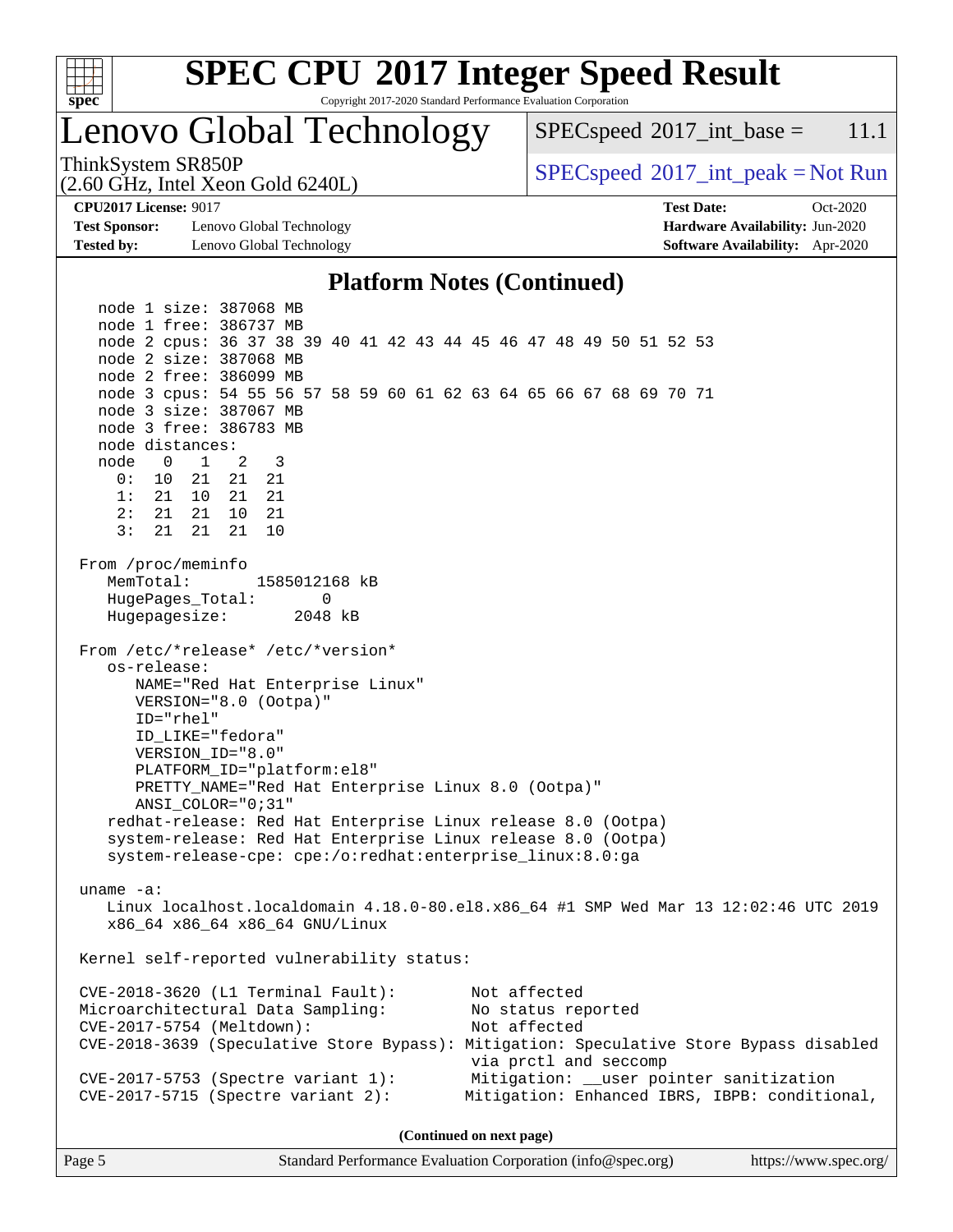

# **[SPEC CPU](http://www.spec.org/auto/cpu2017/Docs/result-fields.html#SPECCPU2017IntegerSpeedResult)[2017 Integer Speed Result](http://www.spec.org/auto/cpu2017/Docs/result-fields.html#SPECCPU2017IntegerSpeedResult)**

Copyright 2017-2020 Standard Performance Evaluation Corporation

### Lenovo Global Technology

 $SPECspeed^{\circ}2017\_int\_base = 11.1$  $SPECspeed^{\circ}2017\_int\_base = 11.1$ 

(2.60 GHz, Intel Xeon Gold 6240L)

 $SPEC speed^{\circ}2017\_int\_peak = Not Run$ 

**[Test Sponsor:](http://www.spec.org/auto/cpu2017/Docs/result-fields.html#TestSponsor)** Lenovo Global Technology **[Hardware Availability:](http://www.spec.org/auto/cpu2017/Docs/result-fields.html#HardwareAvailability)** Jun-2020 **[Tested by:](http://www.spec.org/auto/cpu2017/Docs/result-fields.html#Testedby)** Lenovo Global Technology **[Software Availability:](http://www.spec.org/auto/cpu2017/Docs/result-fields.html#SoftwareAvailability)** Apr-2020

**[CPU2017 License:](http://www.spec.org/auto/cpu2017/Docs/result-fields.html#CPU2017License)** 9017 **[Test Date:](http://www.spec.org/auto/cpu2017/Docs/result-fields.html#TestDate)** Oct-2020

#### **[Platform Notes \(Continued\)](http://www.spec.org/auto/cpu2017/Docs/result-fields.html#PlatformNotes)**

RSB filling

run-level 3 Oct 29 18:30

 SPEC is set to: /home/cpu2017-1.1.0-ic19.1.1 Filesystem Type Size Used Avail Use% Mounted on /dev/sda4 xfs 839G 22G 817G 3% /home

 From /sys/devices/virtual/dmi/id BIOS: Lenovo -[TEE156L-2.61]- 05/20/2020 Vendor: Lenovo Product: ThinkSystem SR850P -[7D2HCTO1WW]- Product Family: ThinkSystem Serial: 1234567890

 Additional information from dmidecode follows. WARNING: Use caution when you interpret this section. The 'dmidecode' program reads system data which is "intended to allow hardware to be accurately determined", but the intent may not be met, as there are frequent changes to hardware, firmware, and the "DMTF SMBIOS" standard. Memory:

48x Samsung M393A4K40CB2-CVF 32 GB 2 rank 2933

(End of data from sysinfo program)

#### **[Compiler Version Notes](http://www.spec.org/auto/cpu2017/Docs/result-fields.html#CompilerVersionNotes)**

| Page 6 | Standard Performance Evaluation Corporation (info@spec.org)                                                                                                                 | https://www.spec.org/ |
|--------|-----------------------------------------------------------------------------------------------------------------------------------------------------------------------------|-----------------------|
|        | (Continued on next page)                                                                                                                                                    |                       |
|        | Fortran   $648$ . exchange2 $s(base)$                                                                                                                                       |                       |
|        | Intel(R) C++ Compiler for applications running on Intel(R) 64, Version 2021.1<br>NextGen Build 20200304<br>Copyright (C) 1985-2020 Intel Corporation. All rights reserved.  |                       |
| $C++$  | $620$ .omnetpp $s(base)$ 623.xalancbmk $s(base)$ 631.deepsjeng $s(base)$<br>641.leela s(base)                                                                               |                       |
|        | Intel(R) C Compiler for applications running on $Intel(R) 64$ , Version 2021.1<br>NextGen Build 20200304<br>Copyright (C) 1985-2020 Intel Corporation. All rights reserved. |                       |
| C      | $600. perlbench_s(base) 602. gcc_s(base) 605. mcf_s(base)$<br>$625.x264_s(base) 657.xz_s(base)$                                                                             |                       |
|        |                                                                                                                                                                             |                       |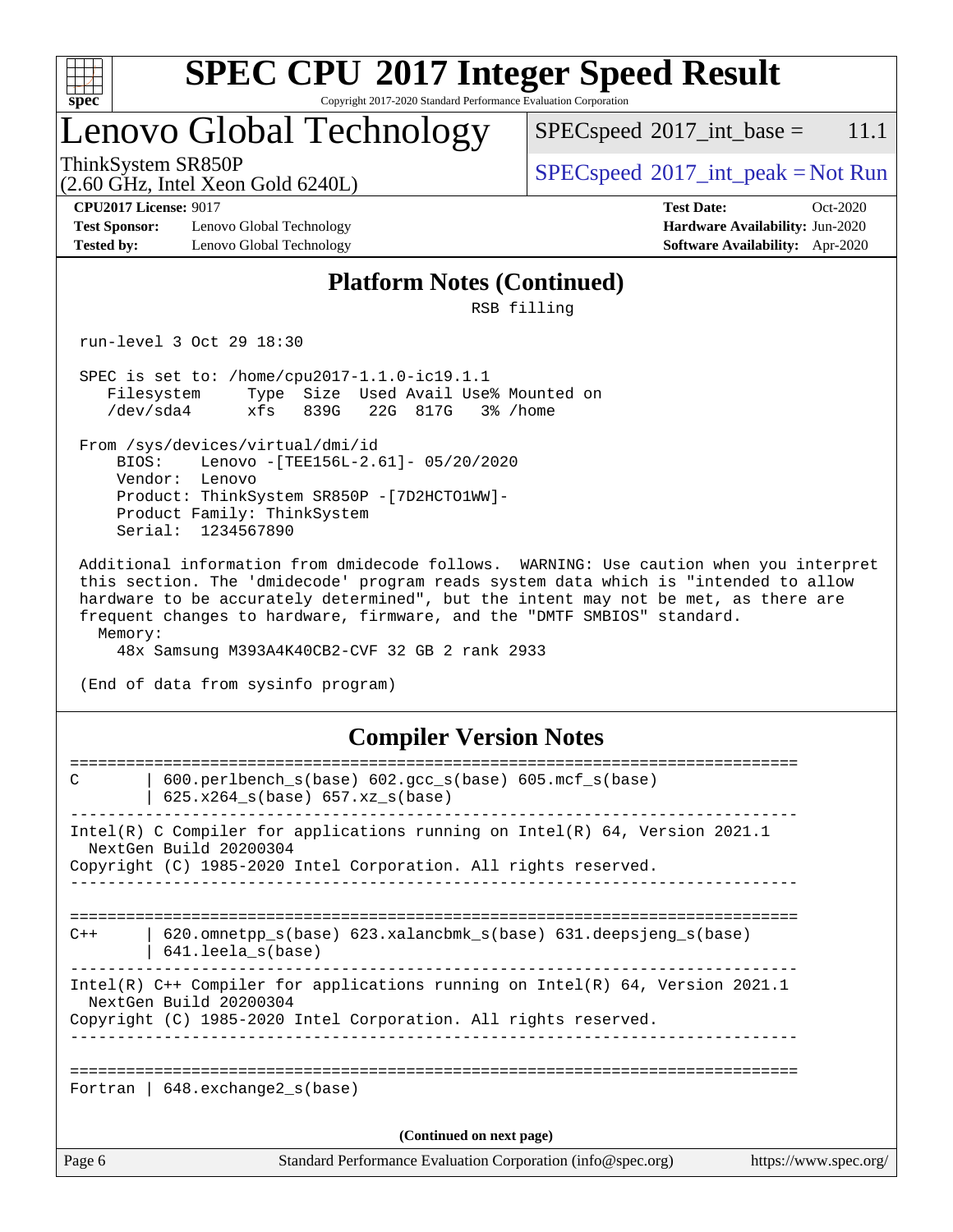

### Lenovo Global Technology

 $SPEC speed^{\circ}2017\_int\_base = 11.1$ 

ThinkSystem SR850P<br>  $\begin{array}{c}\n\text{SPEC speed} \text{°2017\_int\_peak} = \text{Not Run} \\
\text{SPEC speed} \text{°2017\_int\_peak} = \text{Not Run} \\
\end{array}$ 

(2.60 GHz, Intel Xeon Gold 6240L)

**[Test Sponsor:](http://www.spec.org/auto/cpu2017/Docs/result-fields.html#TestSponsor)** Lenovo Global Technology **[Hardware Availability:](http://www.spec.org/auto/cpu2017/Docs/result-fields.html#HardwareAvailability)** Jun-2020 **[Tested by:](http://www.spec.org/auto/cpu2017/Docs/result-fields.html#Testedby)** Lenovo Global Technology **[Software Availability:](http://www.spec.org/auto/cpu2017/Docs/result-fields.html#SoftwareAvailability)** Apr-2020

**[CPU2017 License:](http://www.spec.org/auto/cpu2017/Docs/result-fields.html#CPU2017License)** 9017 **[Test Date:](http://www.spec.org/auto/cpu2017/Docs/result-fields.html#TestDate)** Oct-2020

### **[Compiler Version Notes \(Continued\)](http://www.spec.org/auto/cpu2017/Docs/result-fields.html#CompilerVersionNotes)**

------------------------------------------------------------------------------ Intel(R) Fortran Intel(R) 64 Compiler for applications running on Intel(R) 64, Version 19.1.1.217 Build 20200306 Copyright (C) 1985-2020 Intel Corporation. All rights reserved. ------------------------------------------------------------------------------

**[Base Compiler Invocation](http://www.spec.org/auto/cpu2017/Docs/result-fields.html#BaseCompilerInvocation)**

[C benchmarks](http://www.spec.org/auto/cpu2017/Docs/result-fields.html#Cbenchmarks):  $i$ cc

[C++ benchmarks:](http://www.spec.org/auto/cpu2017/Docs/result-fields.html#CXXbenchmarks) [icpc](http://www.spec.org/cpu2017/results/res2020q4/cpu2017-20201109-24364.flags.html#user_CXXbase_intel_icpc_c510b6838c7f56d33e37e94d029a35b4a7bccf4766a728ee175e80a419847e808290a9b78be685c44ab727ea267ec2f070ec5dc83b407c0218cded6866a35d07)

[Fortran benchmarks](http://www.spec.org/auto/cpu2017/Docs/result-fields.html#Fortranbenchmarks): [ifort](http://www.spec.org/cpu2017/results/res2020q4/cpu2017-20201109-24364.flags.html#user_FCbase_intel_ifort_8111460550e3ca792625aed983ce982f94888b8b503583aa7ba2b8303487b4d8a21a13e7191a45c5fd58ff318f48f9492884d4413fa793fd88dd292cad7027ca)

### **[Base Portability Flags](http://www.spec.org/auto/cpu2017/Docs/result-fields.html#BasePortabilityFlags)**

 600.perlbench\_s: [-DSPEC\\_LP64](http://www.spec.org/cpu2017/results/res2020q4/cpu2017-20201109-24364.flags.html#b600.perlbench_s_basePORTABILITY_DSPEC_LP64) [-DSPEC\\_LINUX\\_X64](http://www.spec.org/cpu2017/results/res2020q4/cpu2017-20201109-24364.flags.html#b600.perlbench_s_baseCPORTABILITY_DSPEC_LINUX_X64) 602.gcc\_s: [-DSPEC\\_LP64](http://www.spec.org/cpu2017/results/res2020q4/cpu2017-20201109-24364.flags.html#suite_basePORTABILITY602_gcc_s_DSPEC_LP64) 605.mcf\_s: [-DSPEC\\_LP64](http://www.spec.org/cpu2017/results/res2020q4/cpu2017-20201109-24364.flags.html#suite_basePORTABILITY605_mcf_s_DSPEC_LP64) 620.omnetpp\_s: [-DSPEC\\_LP64](http://www.spec.org/cpu2017/results/res2020q4/cpu2017-20201109-24364.flags.html#suite_basePORTABILITY620_omnetpp_s_DSPEC_LP64) 623.xalancbmk\_s: [-DSPEC\\_LP64](http://www.spec.org/cpu2017/results/res2020q4/cpu2017-20201109-24364.flags.html#suite_basePORTABILITY623_xalancbmk_s_DSPEC_LP64) [-DSPEC\\_LINUX](http://www.spec.org/cpu2017/results/res2020q4/cpu2017-20201109-24364.flags.html#b623.xalancbmk_s_baseCXXPORTABILITY_DSPEC_LINUX) 625.x264\_s: [-DSPEC\\_LP64](http://www.spec.org/cpu2017/results/res2020q4/cpu2017-20201109-24364.flags.html#suite_basePORTABILITY625_x264_s_DSPEC_LP64) 631.deepsjeng\_s: [-DSPEC\\_LP64](http://www.spec.org/cpu2017/results/res2020q4/cpu2017-20201109-24364.flags.html#suite_basePORTABILITY631_deepsjeng_s_DSPEC_LP64) 641.leela\_s: [-DSPEC\\_LP64](http://www.spec.org/cpu2017/results/res2020q4/cpu2017-20201109-24364.flags.html#suite_basePORTABILITY641_leela_s_DSPEC_LP64) 648.exchange2\_s: [-DSPEC\\_LP64](http://www.spec.org/cpu2017/results/res2020q4/cpu2017-20201109-24364.flags.html#suite_basePORTABILITY648_exchange2_s_DSPEC_LP64) 657.xz\_s: [-DSPEC\\_LP64](http://www.spec.org/cpu2017/results/res2020q4/cpu2017-20201109-24364.flags.html#suite_basePORTABILITY657_xz_s_DSPEC_LP64)

### **[Base Optimization Flags](http://www.spec.org/auto/cpu2017/Docs/result-fields.html#BaseOptimizationFlags)**

[C benchmarks](http://www.spec.org/auto/cpu2017/Docs/result-fields.html#Cbenchmarks):

[-m64](http://www.spec.org/cpu2017/results/res2020q4/cpu2017-20201109-24364.flags.html#user_CCbase_m64-icc) [-qnextgen](http://www.spec.org/cpu2017/results/res2020q4/cpu2017-20201109-24364.flags.html#user_CCbase_f-qnextgen) [-std=c11](http://www.spec.org/cpu2017/results/res2020q4/cpu2017-20201109-24364.flags.html#user_CCbase_std-icc-std_0e1c27790398a4642dfca32ffe6c27b5796f9c2d2676156f2e42c9c44eaad0c049b1cdb667a270c34d979996257aeb8fc440bfb01818dbc9357bd9d174cb8524) [-Wl,-plugin-opt=-x86-branches-within-32B-boundaries](http://www.spec.org/cpu2017/results/res2020q4/cpu2017-20201109-24364.flags.html#user_CCbase_f-x86-branches-within-32B-boundaries_0098b4e4317ae60947b7b728078a624952a08ac37a3c797dfb4ffeb399e0c61a9dd0f2f44ce917e9361fb9076ccb15e7824594512dd315205382d84209e912f3) [-Wl,-z,muldefs](http://www.spec.org/cpu2017/results/res2020q4/cpu2017-20201109-24364.flags.html#user_CCbase_link_force_multiple1_b4cbdb97b34bdee9ceefcfe54f4c8ea74255f0b02a4b23e853cdb0e18eb4525ac79b5a88067c842dd0ee6996c24547a27a4b99331201badda8798ef8a743f577) [-xCORE-AVX512](http://www.spec.org/cpu2017/results/res2020q4/cpu2017-20201109-24364.flags.html#user_CCbase_f-xCORE-AVX512) [-O3](http://www.spec.org/cpu2017/results/res2020q4/cpu2017-20201109-24364.flags.html#user_CCbase_f-O3) [-ffast-math](http://www.spec.org/cpu2017/results/res2020q4/cpu2017-20201109-24364.flags.html#user_CCbase_f-ffast-math) [-flto](http://www.spec.org/cpu2017/results/res2020q4/cpu2017-20201109-24364.flags.html#user_CCbase_f-flto) [-mfpmath=sse](http://www.spec.org/cpu2017/results/res2020q4/cpu2017-20201109-24364.flags.html#user_CCbase_f-mfpmath_70eb8fac26bde974f8ab713bc9086c5621c0b8d2f6c86f38af0bd7062540daf19db5f3a066d8c6684be05d84c9b6322eb3b5be6619d967835195b93d6c02afa1) [-funroll-loops](http://www.spec.org/cpu2017/results/res2020q4/cpu2017-20201109-24364.flags.html#user_CCbase_f-funroll-loops) [-fuse-ld=gold](http://www.spec.org/cpu2017/results/res2020q4/cpu2017-20201109-24364.flags.html#user_CCbase_f-fuse-ld_920b3586e2b8c6e0748b9c84fa9b744736ba725a32cab14ad8f3d4ad28eecb2f59d1144823d2e17006539a88734fe1fc08fc3035f7676166309105a78aaabc32) [-qopt-mem-layout-trans=4](http://www.spec.org/cpu2017/results/res2020q4/cpu2017-20201109-24364.flags.html#user_CCbase_f-qopt-mem-layout-trans_fa39e755916c150a61361b7846f310bcdf6f04e385ef281cadf3647acec3f0ae266d1a1d22d972a7087a248fd4e6ca390a3634700869573d231a252c784941a8) [-fopenmp](http://www.spec.org/cpu2017/results/res2020q4/cpu2017-20201109-24364.flags.html#user_CCbase_fopenmp_5aa2e47ce4f2ef030ba5d12d5a7a9c4e57167333d78243fcadb80b48d5abb78ff19333f8478e0b2a41e63049eb285965c145ccab7b93db7d0c4d59e4dc6f5591) [-DSPEC\\_OPENMP](http://www.spec.org/cpu2017/results/res2020q4/cpu2017-20201109-24364.flags.html#suite_CCbase_DSPEC_OPENMP) [-L/usr/local/jemalloc64-5.0.1/lib](http://www.spec.org/cpu2017/results/res2020q4/cpu2017-20201109-24364.flags.html#user_CCbase_jemalloc_link_path64_1_cc289568b1a6c0fd3b62c91b824c27fcb5af5e8098e6ad028160d21144ef1b8aef3170d2acf0bee98a8da324cfe4f67d0a3d0c4cc4673d993d694dc2a0df248b) [-ljemalloc](http://www.spec.org/cpu2017/results/res2020q4/cpu2017-20201109-24364.flags.html#user_CCbase_jemalloc_link_lib_d1249b907c500fa1c0672f44f562e3d0f79738ae9e3c4a9c376d49f265a04b9c99b167ecedbf6711b3085be911c67ff61f150a17b3472be731631ba4d0471706)

[C++ benchmarks:](http://www.spec.org/auto/cpu2017/Docs/result-fields.html#CXXbenchmarks)

[-m64](http://www.spec.org/cpu2017/results/res2020q4/cpu2017-20201109-24364.flags.html#user_CXXbase_m64-icc) [-qnextgen](http://www.spec.org/cpu2017/results/res2020q4/cpu2017-20201109-24364.flags.html#user_CXXbase_f-qnextgen) [-Wl,-plugin-opt=-x86-branches-within-32B-boundaries](http://www.spec.org/cpu2017/results/res2020q4/cpu2017-20201109-24364.flags.html#user_CXXbase_f-x86-branches-within-32B-boundaries_0098b4e4317ae60947b7b728078a624952a08ac37a3c797dfb4ffeb399e0c61a9dd0f2f44ce917e9361fb9076ccb15e7824594512dd315205382d84209e912f3)

Page 7 Standard Performance Evaluation Corporation [\(info@spec.org\)](mailto:info@spec.org) <https://www.spec.org/> **(Continued on next page)**